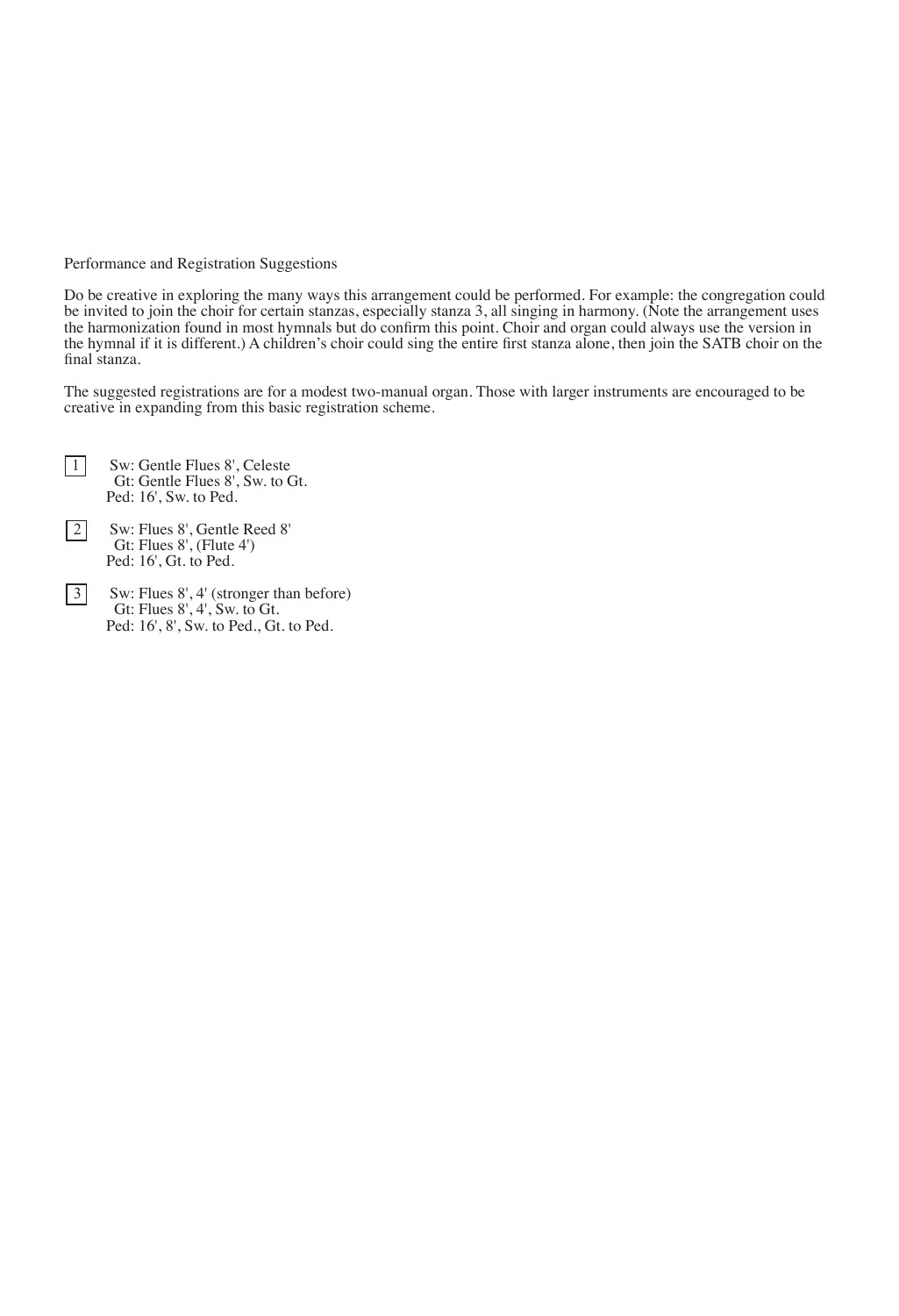## For the Beauty of the Earth *for David and Ruth Legvold*

for SATB voices and organ

Folliott S. Pierpoint, 1835–1917

Dix Conrad Kocher, 1786–1872 arr. John Ferguson



Arrangement © 2021 Augsburg Fortress. All rights reserved.

Published by Augsburg Fortress. Printed in U.S.A. Duplication in any form prohibited without publisher's written permission. 1 2 3 4 5 6 7 8 9 0 1 2 3 4 5 6 7 8 9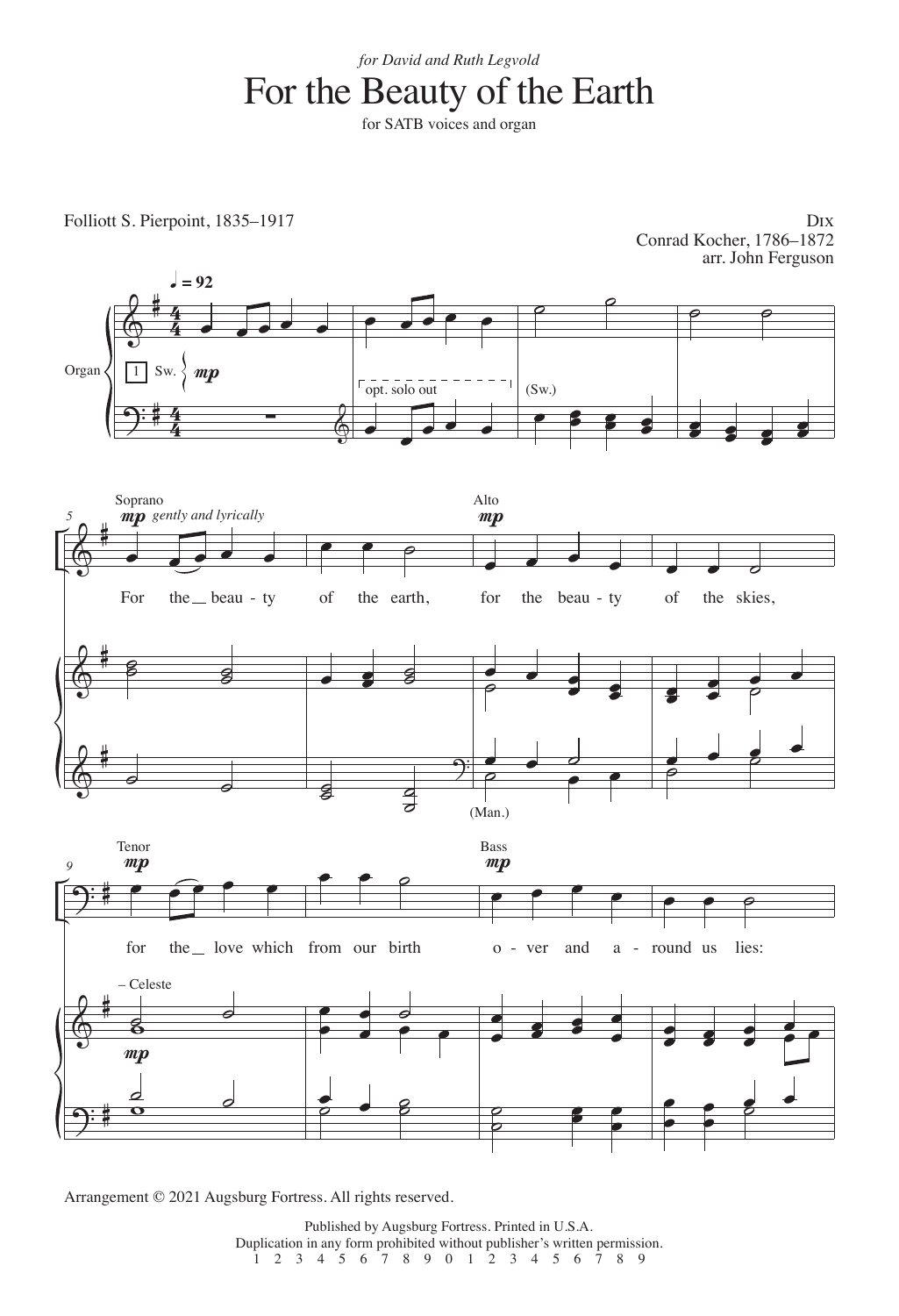

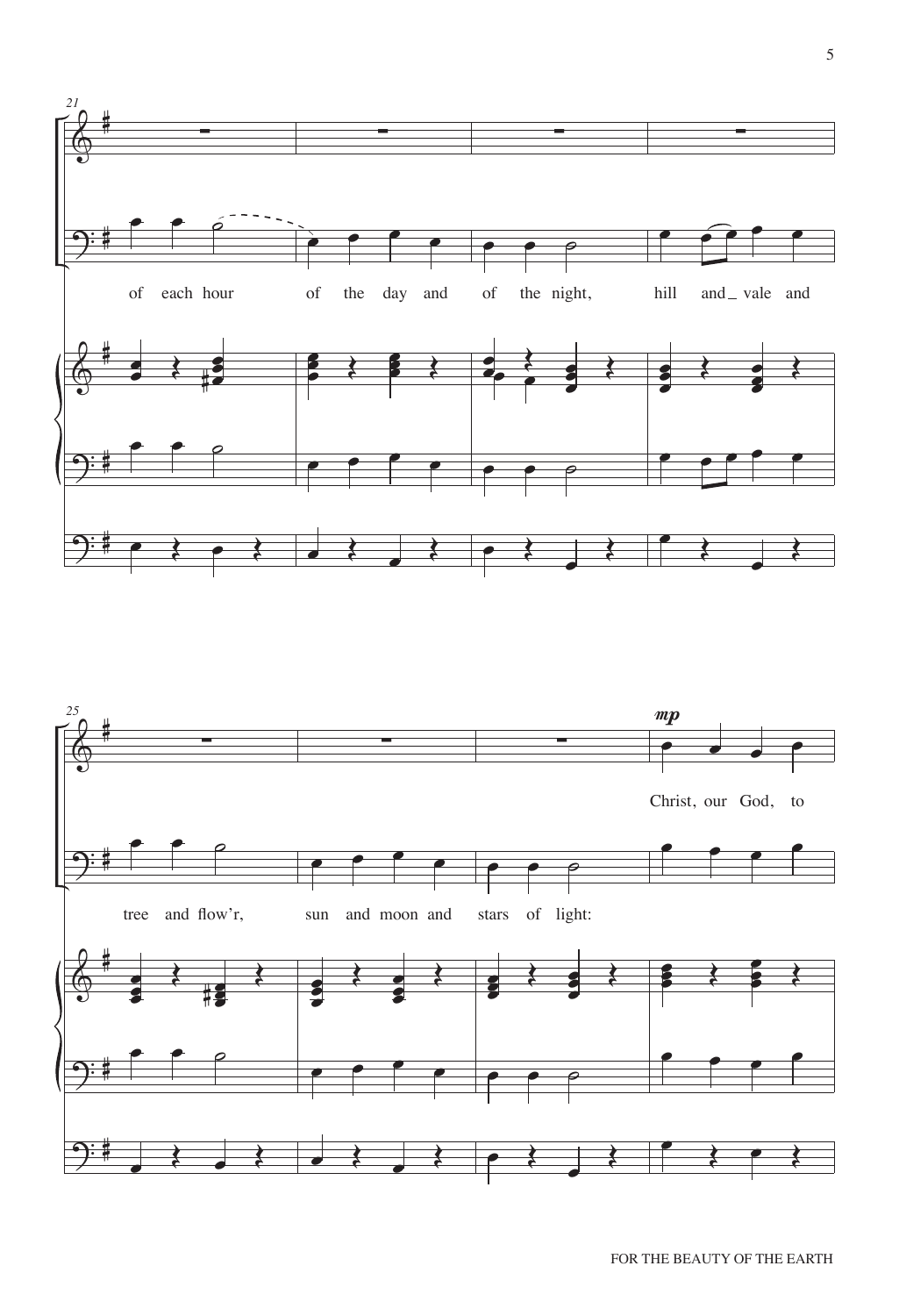